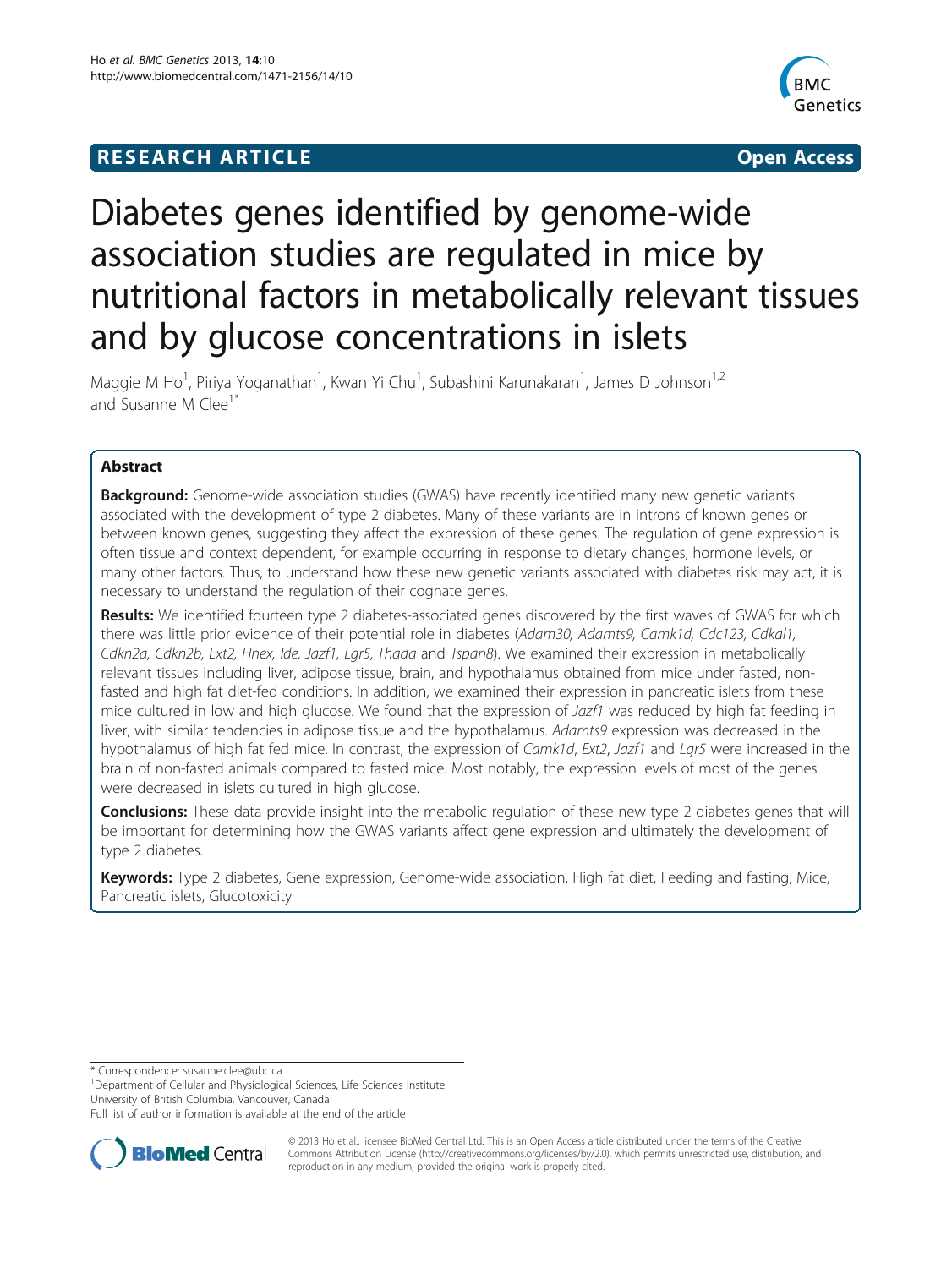# Background

Nearly 350 million people world-wide are currently affected by diabetes, and the number of people with type 2 diabetes mellitus is increasing at an alarming rate [\[1](#page-9-0)]. Type 2 diabetes results when the β-cells of the pancreas are no longer capable of producing sufficient insulin to meet the body's demands. Thus β-cell dysfunction is a key component of type 2 diabetes pathology. Although the increased prevalence of obesity and resulting insulin resistance is contributing to the increased prevalence of type 2 diabetes, many obese individuals are insulin resistant but do not develop diabetes [\[2](#page-9-0)]. Genetic factors, many of which have been proposed to affect β-cell function, play an important role in determining an individual's risk within this context [[3-6](#page-9-0)]. In a small number of individuals, type 2 diabetes is caused by rare single gene mutations, but for most individuals type 2 diabetes results from the combined effects of many common single-nucleotide polymorphisms (SNPs), each of which have a small effect on risk and likely interact with each other and with environmental and lifestyle factors [[7](#page-9-0)].

Genome-wide association studies (GWAS) have recently revealed many novel SNPs associated with type 2 diabetes. These include SNPs located in the regions near TCF7L2, HHEX-IDE, EXT2, FTO, SLC30A8, IGF2BP2, CDKAL1, and CDKN2A-CDKN2B [[8-13\]](#page-9-0). A second phase of studies identified many additional variants, including those near JAZF1, TSPAN8-LGR5, THADA, ADAMTS9, NOTCH2-ADAM30, CDC123-CAMK1D, and KCNQ1 [[14,15\]](#page-9-0). The two genes in which common variants were previously convincingly associated with type 2 diabetes, PPARG and KCNJ11, were also identified in these GWAS [[12](#page-9-0),[16](#page-9-0),[17](#page-9-0)]. More recently, numerous other SNPs have been identified in additional GWAS and meta-analyses [[18](#page-9-0)].

The association between variants in TCF7L2 and type 2 diabetes, which was identified initially in pre-GWAS studies, has been almost universally replicated and has the largest effect on diabetes risk [\[19,20\]](#page-9-0). This transcription factor is known to play a role in WNT signalling and pancreatic development [[20](#page-9-0)]. Variation in FTO has been shown to influence risk of type 2 diabetes through its effects on promoting obesity [[8\]](#page-9-0). Variation within IDE, the insulin degrading enzyme, has previously been associated with risk of type 2 diabetes in both humans and rats, although these findings were not consistently replicated [\[21](#page-9-0)-[26\]](#page-10-0). SLC30A8 is a zinc transporter expressed in β-cells and is known to be involved in insulin granule formation and insulin secretion [\[27-29](#page-10-0)]. IGF2BP2 encodes insulin like growth factor 2 mRNA binding protein 2, which plays a role in RNA stability and localization and has been suggested to affect pancreatic development [\[30](#page-10-0)]. NOTCH2 is a transcription factor important for pancreatic development [\[31](#page-10-0)] and the Notch pathway plays a role in adult beta-cell survival [[32\]](#page-10-0). KCNQ1 is a voltage-gated potassium channel that has been shown to affect insulin secretion [[33](#page-10-0)]. However, the mechanisms by which the remainder of these genes affect diabetes risk are largely unknown. Thus, we sought to obtain evidence of their potential role in metabolic disease.

Most of the diabetes-associated SNPs were found in non-coding regions of the genome and are thus likely to affect gene regulation. In order to understand how these genes affect type 2 diabetes and how the SNPs associated with diabetes affect gene expression, we need to first understand the physiological processes that regulate the expression of these genes. We examined the expression patterns of these potential new diabetes-susceptibility genes to determine which are expressed in tissues important for the development of type 2 diabetes. This may also suggest the potential mechanism(s) by which alterations in these genes affect diabetes risk (e.g. insulin secretion versus insulin sensitivity). We also sought to determine whether any of these genes are regulated by conditions known to alter the expression of metabolically relevant genes. We examined the expression of these genes under fasting and non-fasting conditions (e.g. in response to insulin), which might be altered if they affect peripheral insulin sensitivity. Consumption of diets high in fats and sugars is associated with risk of developing type 2 diabetes [\[34](#page-10-0)] and many genes that are critical for β-cell function are regulated by glucose [\[35](#page-10-0)]. Thus, we also compared their expression in fasted mice consuming a normal chow diet or a diet high in fat and sugar, and examined the expression of these genes in mouse pancreatic islets cultured under low and high glucose concentrations. Here we show that most of the diabetesassociated genes are expressed in many metabolically relevant tissues and the expression levels of several of these genes were decreased by high fat feeding or were increased in the fed state in the brain. In addition, we found most of these genes are down-regulated by increased glucose concentrations in mouse islets.

## Results

#### Tissue distribution of gene expression

High throughput gene expression profiling has previously been performed to identify gene expression patterns across a wide variety of tissues [\[36](#page-10-0)], but such microarray-based data must be complemented by accurate and quantitative analysis. Thus, we performed qPCR analysis of the recently identified diabetes susceptibility genes across a panel of tissues (Table [1](#page-2-0)) to determine their relative expression levels in each tissue. Most of these genes were expressed in many metabolically relevant tissues including pancreatic islets, liver, white and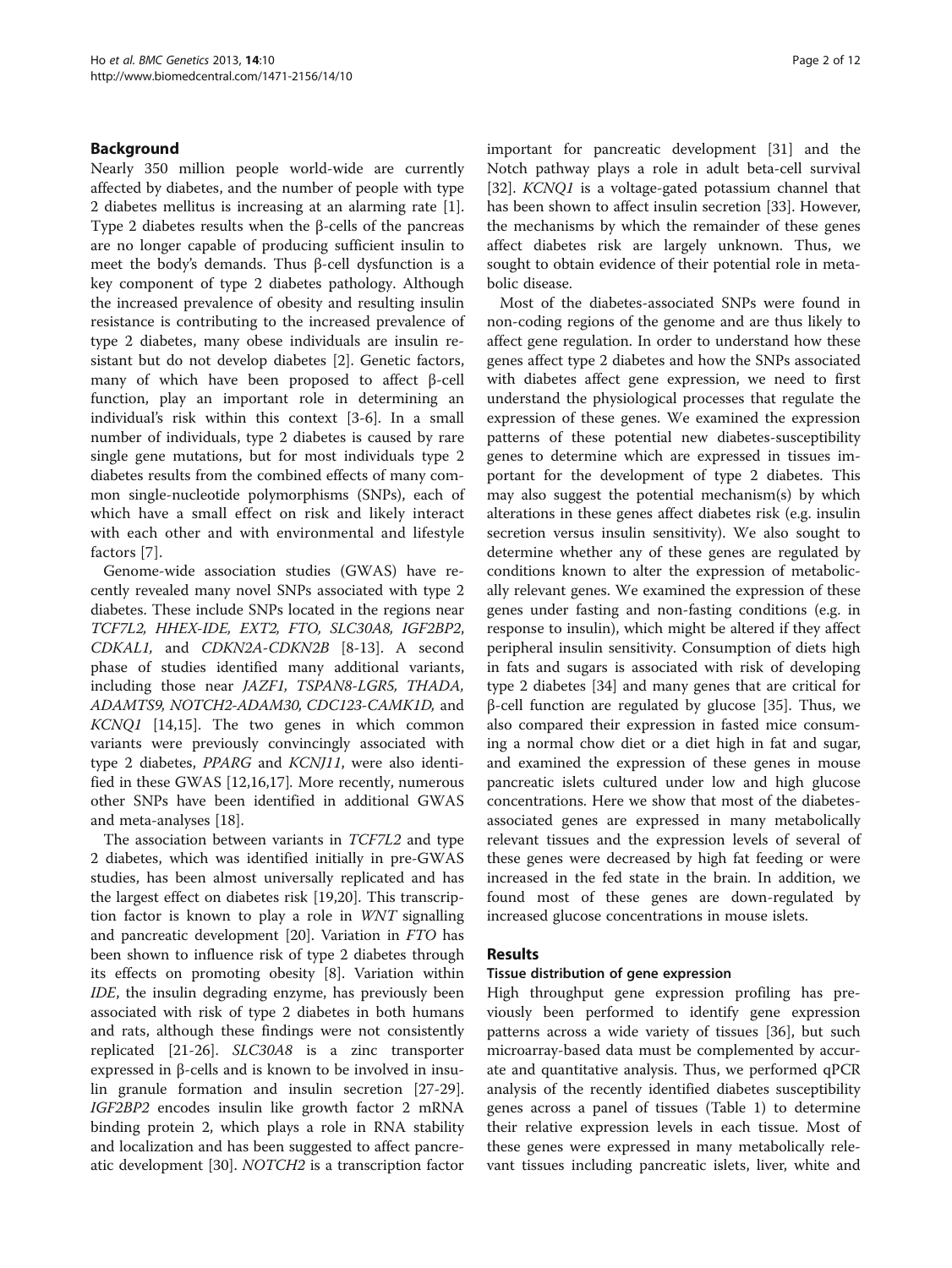|              | Isl       | <b>Brain</b> | Hypo      | P-AT | <b>BAT</b> | Liver     | <b>SkM</b> | Hrt       | St        | <b>SI</b> | п         | Lung      | Kid       | Spl       | Οv        | Ut        | Thy  |
|--------------|-----------|--------------|-----------|------|------------|-----------|------------|-----------|-----------|-----------|-----------|-----------|-----------|-----------|-----------|-----------|------|
| Adam30       | <b>NE</b> | Low          | <b>NE</b> | Avg  | <b>NE</b>  | <b>NE</b> | Avg        | Avg       | Avg       | <b>NE</b> | <b>NE</b> | <b>NE</b> | <b>NE</b> | Avg       | <b>NE</b> | <b>NE</b> | Avg  |
| Adamts9      | Low       | Low          | Avg       | Avg  | Avg        | Avg       | <b>NE</b>  | Avg       | Avg       | <b>NE</b> | Avg       | Avg       | Avg       | Avg       | High      | High      | Avg  |
| Camk1d       | Avg       | Avg          | Avg       | Avg  | Avg        | Avg       | Low        | Avg       | Avg       | <b>NE</b> | High      | <b>NE</b> | Avg       | Avg       | Avg       | Avg       | High |
| Cdc123       | Avg       | Avg          | Avg       | Avg  | Avg        | Avg       | Low        | Avg       | Avg       | <b>NE</b> | Avg       | Low       | Avg       | Avg       | High      | Avg       | Avg  |
| Cdkal1       | Avg       | Avg          | Avg       | Avg  | Avg        | Avg       | Avg        | Avg       | Avg       | Avg       | Avg       | Low       | Avg       | Avg       | Avg       | Avg       | Avg  |
| Cdkn2a (Arf) | Avg       | Avg          | Avg       | Avg  | Avg        | Avg       | Avg        | Avg       | Avg       | Avg       | Avg       | Avg       | Avg       | Avg       | Avg       | Avg       | Avg  |
| Cdkn2a       | <b>NE</b> | <b>NE</b>    | <b>NE</b> | Avg  | Avg        | <b>NE</b> | <b>NE</b>  | <b>NE</b> | <b>NE</b> | <b>NE</b> | Avg       | <b>NE</b> | Avg       | Avg       | <b>NE</b> | <b>NE</b> | Low  |
| Cdkn2b       | High      | Avg          | Avg       | Avg  | Avg        | Avg       | <b>NT</b>  | Avg       | <b>NT</b> | High      | <b>NT</b> | <b>NT</b> | Avg       | <b>NT</b> | High      | Low       | Low  |
| Ext2         | Low       | Avg          | Avg       | Avg  | Avg        | Avg       | Low        | Avg       | Avg       | Avg       | Avg       | Low       | Avg       | Avg       | High      | Avg       | Avg  |
| Hhex         | Low       | Avg          | Avg       | Avg  | Avg        | High      | Low        | Avg       | Low       | Low       | Avg       | Low       | Avg       | High      | Avg       | High      | Avg  |
| Ide          | Avg       | Avg          | Avg       | Ava  | High       | Avg       | <b>NT</b>  | Avg       | <b>NT</b> | Avg       | <b>NT</b> | <b>NT</b> | <b>NT</b> | <b>NT</b> | High      | Low       | Low  |
| Jazf1        | Avg       | Avg          | Avg       | Avg  | High       | <b>NE</b> | <b>NE</b>  | Avg       | Low       | Low       | Avg       | Low       | Low       | Low       | Avg       | High      | Avg  |
| Lar5         | <b>NE</b> | High         | Avg       | Avg  | Low        | Avg       | Low        | Avg       | Avg       | <b>NE</b> | Avg       | Low       | <b>NE</b> | Avg       | High      | High      | Avg  |
| Thada        | Avg       | Avg          | Avg       | Avg  | Avg        | Avg       | <b>NE</b>  | Avg       | Avg       | <b>NE</b> | Avg       | Low       | Avg       | Avg       | High      | Avg       | Avg  |
| Tspan8       | l ow      | l ow         | l ow      | Ava  | Avg        | Low       | Low        | Avg       | High      | <b>NE</b> | High      | <b>NE</b> | Avg       | High      | Avg       | High      | Low  |

<span id="page-2-0"></span>Table 1 Relative expression patterns of GWAS diabetes genes in chow fed mice

Expression levels are relative within a gene, but comparisons between genes cannot be made. Isl = islets, Hypo = hypothalamus, P-AT = parametrial white adipose tissue, BAT = brown adipose tissue, SkM = skeletal muscle (soleus),Hrt = heart, St = stomach, SI = small intestine (duodenum), LI = large intestine (distal), Kid = kidney, Spl = spleen, Ov = ovary, Ut = uterus, Thy = thymus. NE = not expressed, Ct values within 2 cycles of negative control; avg. = average expression (within 5fold (2.3 cycles) of average expression across all tissues); high = >5 fold higher (Ct values >2.3 cycles lower) than average expression; low = >5 fold lower (Ct value >2.3 cycles higher) than average expression. NT = not tested.

brown adipose tissue, skeletal muscle, and heart. In addition, most were expressed in the hypothalamus and in regions of the brain outside the hypothalamus. Few of these genes were robustly expressed in skeletal muscle or small intestine. We detected expression of all the genes in pancreatic islets except Adam30, Cdkn2a, and Lgr5. Together, these studies point to several metabolically relevant tissues as potential key sites of action of the diabetes susceptibility genes identified by the GWAS.

# Regulation of GWAS diabetes genes by dietary status in the liver

To determine whether these new type 2 diabetes susceptibility genes are regulated by nutritional manipulations, we examined whether there was a change in their expression between tissues from fasted and non-fasted chow-fed mice, or between tissues from fasted chow and fasted high fat diet-fed mice. We used a common control group (fasted, chow-fed mice) to which the nonfasted, chow-fed mice and the fasted, high fat diet-fed mice were compared. As the liver is a key metabolic organ and a major target of insulin action, we first examined the expression of these genes in the liver (Figure 1). The expression of *Jazf1* was decreased by approximately 70% in mice fed a high fat diet compared to chow-fed controls. Similar differences were observed for Adamts9 (75% decrease) and Hhex (60% decrease). Whereas we could detect expression of the Arf isoform of Cdkn2a in chow-fed mice, its expression was detected in only 2 samples from the high fat diet-fed mice. In

contrast to many classical transcriptional targets of insulin signalling, none of the genes examined in this study had significantly altered expression in the livers of fasted versus non-fasted mice. Again, while it was found in most of the liver samples from the chow-fed fasted control mice, the expression of *Cdkn2a (Arf)* was detected only sporadically in the livers of non-fasted mice. While Cdkn2b was expressed in all the samples, its expression did not differ between groups. No differences in

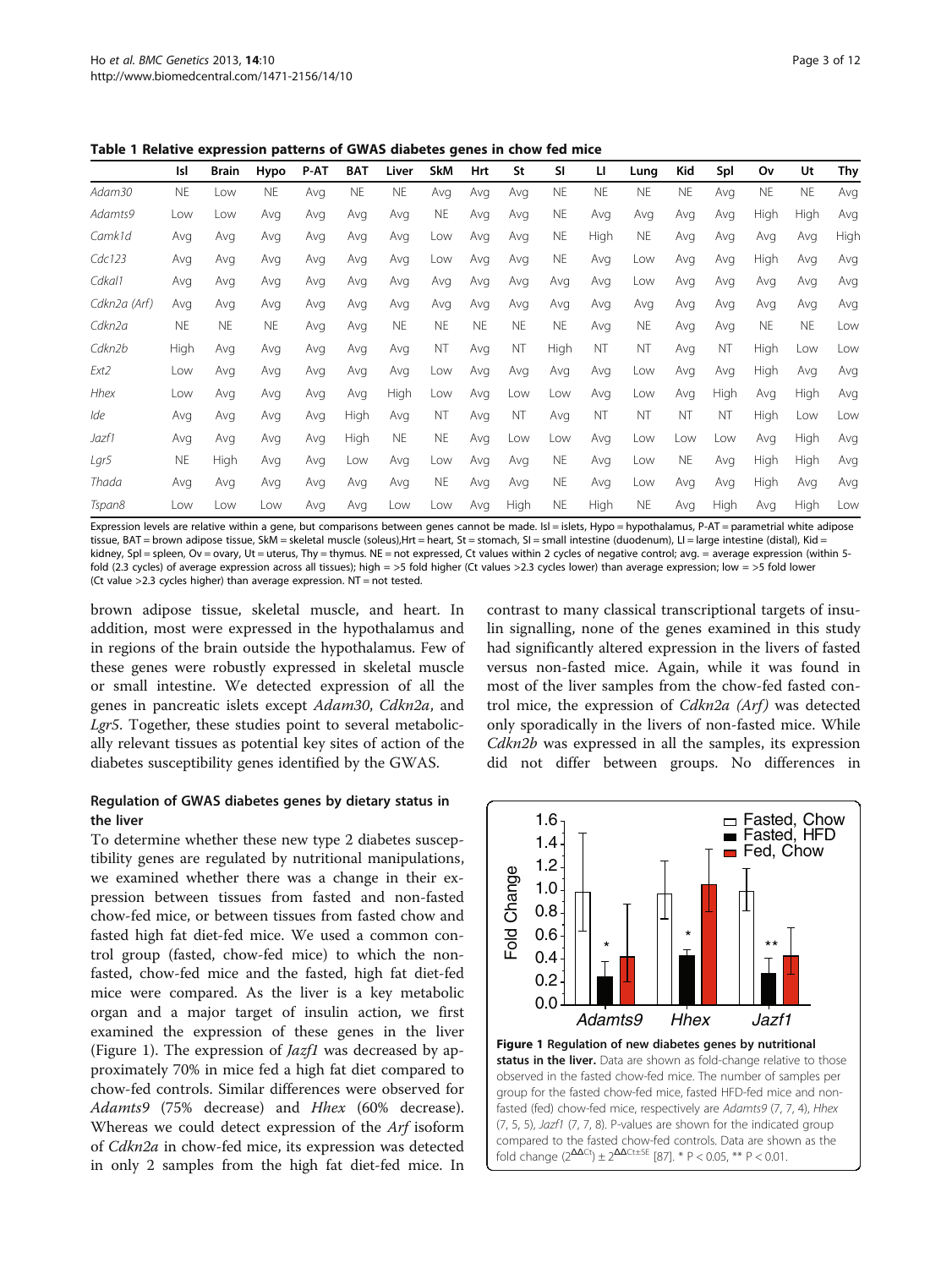expression were observed for Camk1d, Cdc123, Cdkal1, Ext2, Ide, Lgr5, Thada, or Tspan8 (not shown), although expression of  $Cdc123$  was decreased  $\sim$ 35% in high fat diet-fed mice ( $P = 0.07$ ). Thus, while the hepatic expression of some of these new diabetes genes is regulated by chronic consumption of diets high in fat and sugar, we do not find evidence that they are acutely regulated in response to feeding and fasting as might be expected for key insulin-responsive genes.

#### Regulation of GWAS diabetes genes by dietary status in adipose tissue

Adipose tissue is a critical insulin-responsive tissue. Fat also produces many factors, adipokines, that may contribute to whole body insulin sensitivity. We examined whether any of these diabetes susceptibility genes are regulated by nutritional status in adipose tissue (Figure 2). Cdkn2b and Thada expression levels were decreased  $~50$ and 30%, respectively, in fasted chow versus high fat diet-fed mice. *Jazf1* expression may also be reduced  $(-45\%, P = 0.06, not shown)$ . In contrast *Ide* expression levels were  $\sim$ 1.6 fold higher in high fat-fed mice. The expression of Adam30 was decreased over 80% in fasted versus non-fasted mice, although this did not reach statistical significance ( $P = 0.06$ ). None of the remaining genes expressed in adipose tissue showed significant changes in expression for either condition (Figure 2), suggesting little involvement of these new diabetes genes in adipose tissue function. This is in contrast to many of the newly identified obesity genes [[37](#page-10-0)].



## Regulation of GWAS diabetes genes by dietary status in the brain

Recent studies have shown important neuronal contributions to the regulation of metabolism, insulin sensitivity and islet function, particularly within regions of the hypothalamus [[38-41](#page-10-0)]. Thus, we examined the expression of the recently identified type 2 diabetes susceptibility genes in the hypothalamus (Figure [3](#page-4-0)) and the remainder of the brain (Figure [4](#page-4-0)). In the hypothalamus, the expression of Adamts9 and Camk1d were decreased by  $\sim$ 80%, in fasted chow versus fasted high fat diet-fed mice (Figure [3](#page-4-0)). Cdkn2b expression was similarly decreased, although this did not reach statistical significance (not shown). The mRNA levels of Jazf1 and Thada were 60-70% lower in the high fat diet-fed mice. Lgr5 also tended to be decreased (not shown). In fasted versus non-fasted chowfed mice, Cdkal1 expression was decreased by approximately 50% (Figure [3\)](#page-4-0). No significant differences were found for Cdc123, the Arf isoform of Cdkn2a, Ext2, Hhex, Ide, Lgr5, or Tspan8.

In the remainder of the brain outside the hypothalamus none of the genes were significantly affected by the consumption of the high fat diet, but strikingly many of them were regulated by feeding/fasting status (Figure [4](#page-4-0)). *Cdkn2b* expression was increased  $\sim$ 3-fold by both conditions, but neither reached statistical significance. Only four genes expressed in the brain, Cdc123, Cdkal1, Ide, and Thada, were not affected by either experimental condition. Camk1d expression was increased over 7-fold in non-fasted versus fasted chow-fed mice. Jazf1 and Lgr5 expression were increased 3.5 and 4.5 fold, respectively, in non-fasted mice. Ext2 and Hhex had a 2 to 2.5-fold increase in expression in fasted versus non-fasted mice. Tspan8 on the other hand, had a significant 60% decrease in expression in non-fasted versus fasted mice. Like in the liver, the expression of the Arf isoform of Cdkn2a was low but detectable in both chow-fed groups, but not in the mice consuming the high fat diet. Adam30 expression was only detected in the brains of non-fasted chow-fed mice. Together, these results illustrate that the expression of several type 2 diabetes susceptibility genes can be metabolically regulated in the brain and point to the potential importance of neuronal function in type 2 diabetes susceptibility.

# Regulation of GWAS diabetes genes by glucose in pancreatic islets

Many of the recently discovered type 2 diabetes genes have been suggested to affect the development and/or function of pancreatic islets [\[6](#page-9-0)]. The function, growth and survival of β-cells can be regulated acutely and chronically by glucose [[34\]](#page-10-0). Thus, we examined whether the new type 2 diabetes susceptibility genes are regulated by overnight incubation in low (5 mM) or high (25 mM)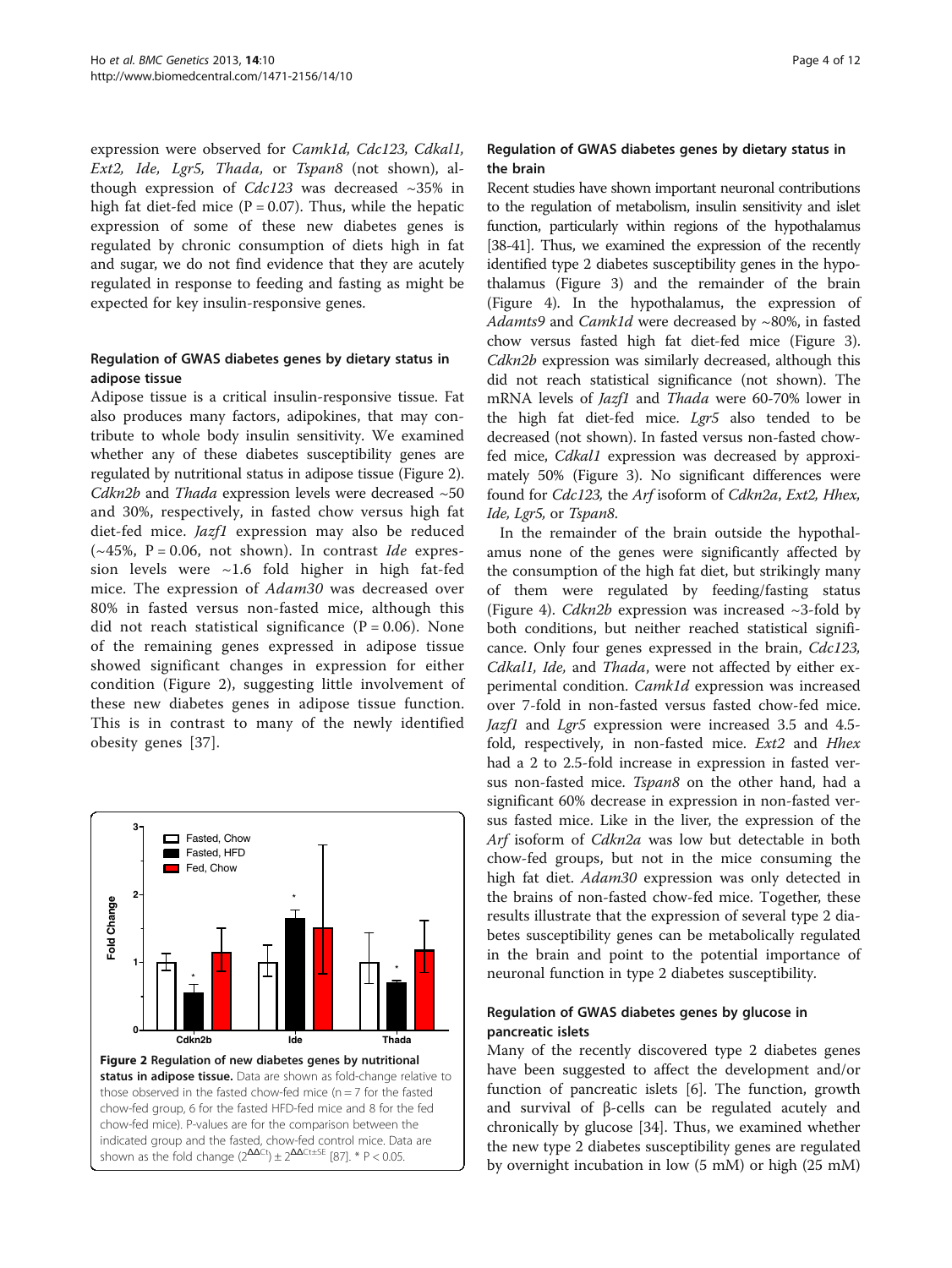<span id="page-4-0"></span>

glucose (Figure [5](#page-5-0)). Most genes were significantly or tended to be downregulated under conditions of high glucose. Cdkal1, Cdkn2a (Arf,  $P = 0.07$ ), Ide, Jazf1, Camk1d, and Tspan8 ( $P = 0.06$ ) expression levels were decreased ~50-60%. Meanwhile, the expression of Cdkn2b, Hhex  $(P = 0.10)$ , Cdc123, Adamts9  $(P = 0.09)$ , and Thada were reduced 30-40%. To ensure the islets incubated in high glucose did not have globally decreased expression, we examined the expression of Txnip, which has been shown to be highly upregulated by glucose [[35\]](#page-10-0) and found that its expression was still significantly elevated in the islets cultured in high glucose (Figure [5](#page-5-0)). Mouse islets consist of β-cells and other cell types. Thus, the MIN6 β-cell line was also examined. We found that all the genes were expressed in this cell line (not shown), although this does not preclude that they also are expressed in other cell types within the islet.

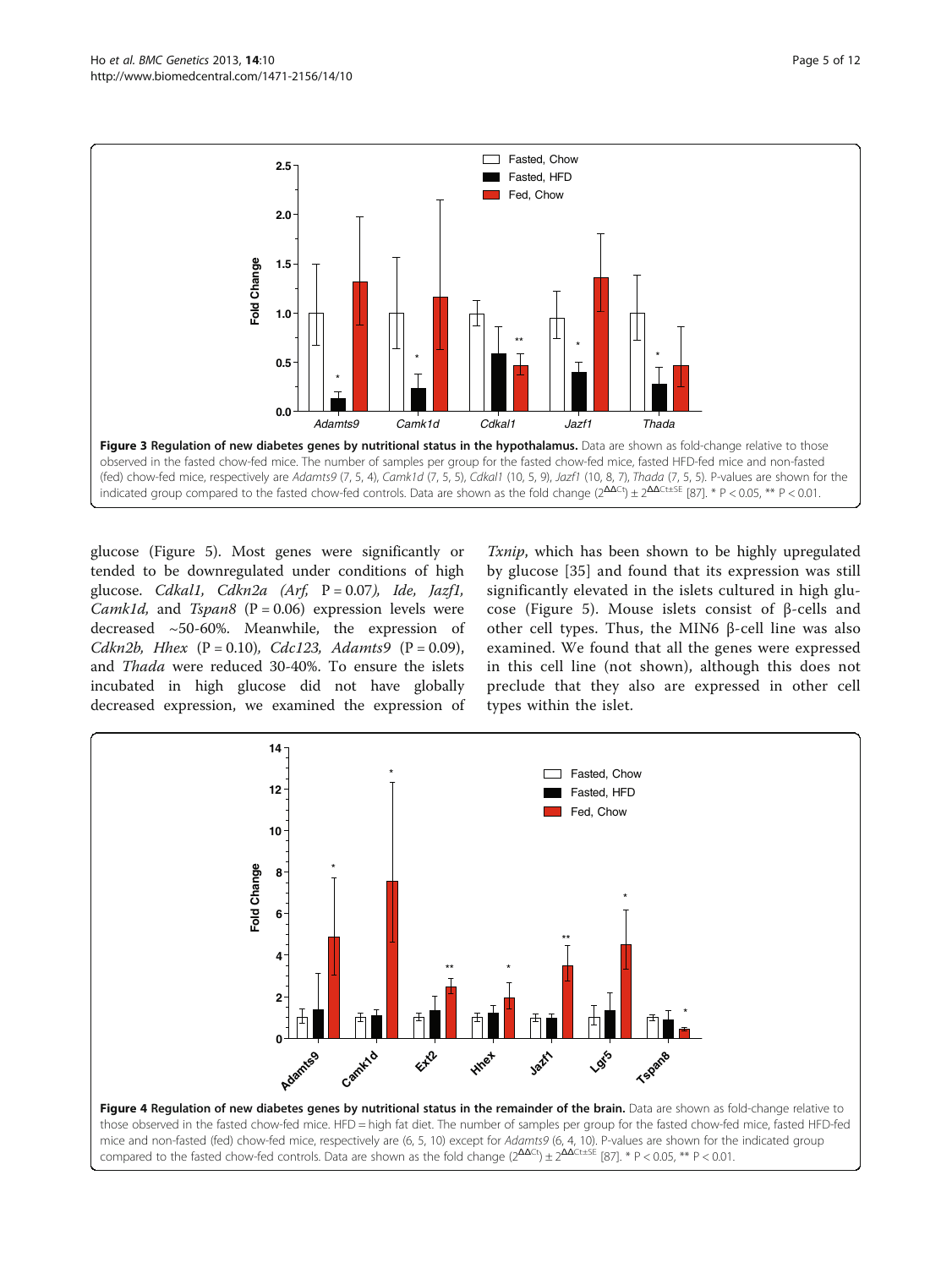<span id="page-5-0"></span>

### **Discussion**

The goal of the present study was to understand whether metabolic factors affect the expression of the genes recently implicated in the development of type 2 diabetes for which there was little prior evidence of their potential role(s) in this disease. Although many additional SNPs have been identified in subsequent GWAS and meta-analyses [[18\]](#page-9-0), we focussed these studies on the genes identified in the first waves of GWAS, as these have been the subject of most follow-up studies to date. Specifically, we examined acute changes in expression of these genes in response to feeding and fasting and longer term changes in the expression of these genes in response to a diet high in fat and sugar, recognized as a critical environmental risk factor for type 2 diabetes.

It has been hypothesized that most of the new genetic variants affect β-cell function, development or survival but not insulin sensitivity [[6\]](#page-9-0). Consistent with this, we found all of the genes except Adam30 and Cdkn2a were expressed in pancreatic islets. These genes were expressed, however in the transformed β-cell line, MIN6. The expression of all the genes except Lgr5 decreased following incubation of the islets in high glucose concentrations. It can thus be hypothesized that these genes may normally play a beneficial role in islet function, and a reduction in the expression of these genes could contribute to glucotoxic β-cell dysfunction or survival. However, we also found evidence that most of the genes could have potential roles in other metabolically-relevant tissues. Genes affecting insulin sensitivity may be expected to be expressed in peripheral insulin sensitive tissues, such as liver and adipose tissue, and be responsive to metabolic status. Consumption of a high fat diet was associated with a tendency for the expression of several of these genes to be decreased. Similarly, many of the genes were regulated by feeding and fasting. Only the two splice isoforms of *Cdkn2a* had no evidence of metabolic regulation in any of the other tissues examined.

Jazf1, also known as Tip27, encodes a transcriptional repressor of Nr2c2, an orphan nuclear receptor of the steroid receptor family also known as TR4 and TAK1. Nr2c2 has been reported to modulate apoptosis [[42](#page-10-0),[43](#page-10-0)] and its loss in mice is associated with reduced mitochondrial function and increased oxidative stress, and conversely with reduced adipose tissue inflammation, hepatic steatosis and insulin resistance [\[44](#page-10-0)-[46\]](#page-10-0). Jazf1 mediated alterations in Nr2c2 could thus affect both insulin sensitivity and β-cell function. Genetic variation in Jazf1 has been variably associated with measures of insulin sensitivity and β-cell function [\[47-52](#page-10-0)], and our expression data support roles for this gene in both. *Jazf1* was expressed in nearly all tissues examined and its expression in islets was decreased following culture in high glucose-containing media. Consistent with a pathogenic role in islets, it has recently been shown that JAZF1 expression is reduced in individuals with type 2 diabetes or hyperglycemia, and that JAZF1 expression was correlated with insulin secretion [\[53\]](#page-10-0). However, our findings suggest the reduced expression may be a consequence of their hyperglycemia, not the underlying cause. These data are consistent, however, with a role of Jazf1 in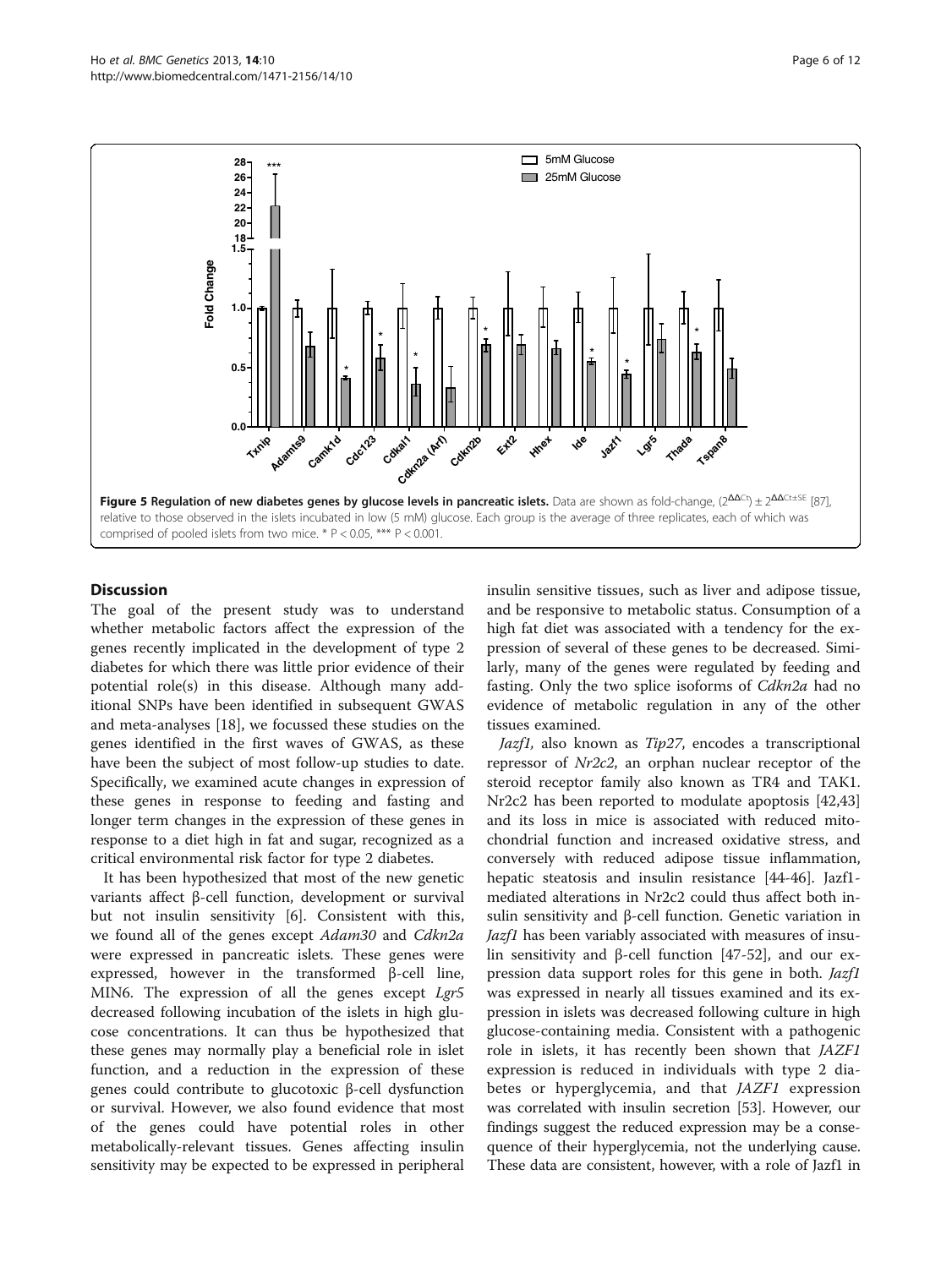further accelerating β-cell dysfunction once individuals develop hyperglycemia or perhaps impaired glucose tolerance. Jazf1 expression in the liver and hypothalamus was decreased in mice fed the high fat diet, with the same tendency in adipose tissue. The GWAS SNPs may affect the expression of *Jazf1* in adipose tissue, suggesting that its function in this tissue may be important for its role in type 2 diabetes [\[54](#page-10-0)]. That we also observed changes in the expression of Jazf1 in the brain and hypothalamus, suggests further potentially important sites of action.

Adamts9 is an anti-angiogenic factor known to be expressed in vascular endothelial cells [\[55\]](#page-10-0) and is implicated in endoplasmic reticulum to Golgi transport [[56\]](#page-10-0). Although some studies have found associations between SNPs in this gene and various measures of insulin sensitivity or secretion [[49,50\]](#page-10-0), many others have not [[47,48,52,57\]](#page-10-0). Microvascular structure affects both insulin secretion and sensitivity [[58](#page-10-0)]. Adamts9 expression tended to be downregulated by high glucose in islets and was decreased in the hypothalamus and liver of high fat diet-fed mice. These data suggest that this gene may play a role in the neural regulation of metabolism in addition to having effects, perhaps on insulin sensitivity, in the liver and also in islets that may be related to its role in vascularization [[59](#page-10-0)].

Hhex encodes a homeobox transcription factor known to be involved in pancreatic and liver development [[60,61\]](#page-10-0). SNPs in HHEX have been associated with decreased insulin secretion perhaps due to alterations in vesicle docking [\[57,62-](#page-10-0)[66](#page-11-0)]. Most studies have failed to find associations between HHEX SNPs and insulin sensitivity [\[52,57,62](#page-10-0)-[64,67\]](#page-11-0), although associations with insulin clearance and hepatic insulin sensitivity have been reported [[52,](#page-10-0)[64\]](#page-11-0). We found Hhex to be expressed in several tissues besides the pancreas, with evidence of decreased expression in the liver in response to high fat feeding and increased expression in the brain in nonfasted mice. These findings provide potential support for roles of Hhex in metabolism outside the pancreas. The GWAS SNPs associated with type 2 diabetes are located between *Hhex* and *Ide*. There was prior evidence for a role of Ide in type 2 diabetes [[21,22,](#page-9-0)[25,26\]](#page-10-0). We found Ide expression to be increased by high fat feeding in adipose tissue and to be decreased by the incubation of islets in high glucose, consistent with a role of *Ide* in β-cell function [[63](#page-11-0)]. Combined, these data suggest potential roles for both Hhex and Ide in type 2 diabetes susceptibility.

Little is known about the potential roles of *Thada* in metabolic disease. It is a gene associated with a common chromosomal breakpoint in thyroid cancers, that may affect cell death receptors [\[68](#page-11-0)]. We found widespread expression of Thada and noted its decreased expression in islets following culture in high glucose. Thada expression was also reduced in response to high fat feeding in

both adipose tissue and the hypothalamus. No evidence for association of SNPs in this gene with insulin sensitivity have been found [[48](#page-10-0),[49](#page-10-0),[52,57](#page-10-0)], and while most studies have not found associations with insulin secretion [[47-49,57\]](#page-10-0), an association with reduced insulin secretion in response to non-nutrient secretagogues and potentially β-cell mass has been reported [\[50\]](#page-10-0). Our data are consistent with a primary role of this gene in the pancreas in determining type 2 diabetes susceptibility, although indicate it may also have effects on the regulation of energy balance and metabolism.

Although Adam30 (A disintegrin and matrix metalloprotease 30) has been reported to be expressed only in the testis [[69](#page-11-0)], we found evidence of expression in several metabolically relevant tissues including the brain, adipose tissue, heart and stomach. It was not expressed in islets. We observed a marked reduction of its expression in adipose tissue collected from non-fasting animals, providing a potential site of action whereby this gene may affect metabolism and thus type 2 diabetes risk.

In contrast to the above genes, the expression of other genes were not widely altered aside from within pancreatic islets, consistent with the primary mechanism by which they are associated with diabetes being through alterations in islet biology. The mechanisms by which SNPs at the CAMK1D-CDC123 locus affect diabetes susceptibility are unknown, and it is unclear which of these two genes is affected by the causative genetic variation. Some, but not all, studies have found associations of SNPs at this locus with insulin secretion, while no associations with insulin sensitivity have been found [[47-50,52,57\]](#page-10-0). There is evidence that genetic variation near CAMK1D can affect its expression, at least in lymphocytes [[54](#page-10-0)]. The expression of both genes was similarly reduced in islets cultured in high glucose, suggesting the possibility that they are under common regulatory control in these cells. We found decreased expression of *Camk1d* in the hypothalamus of high fat-fed mice and increased expression in other regions of the brain in non-fasted mice, suggesting it may affect the neuronal control of metabolism or islet function. In contrast, no substantial changes in Cdc123 expression in response to feeding and fasting or high fat diet consumption were observed. As the SNPs at this locus are primarily associated with insulin secretion and the expression of both genes in islets was altered, these data cannot distinguish which may be the causative gene.

SNPs within CDKAL1 have been associated with insulin secretion and not insulin sensitivity [\[13](#page-9-0)[,47,52,57](#page-10-0)[,63,66,67,70\]](#page-11-0). Cdkal1 is a tRNA modification enzyme. Specifically, this protein is a methylthiotransferase that modifies tRNA<sup>Lys</sup>, stabilizing interactions between the tRNA and mRNA, decreasing misreading of its cognate codon [[70\]](#page-11-0). Mice deficient in *Cdkal1* have impaired glucose tolerance and insulin secretion, and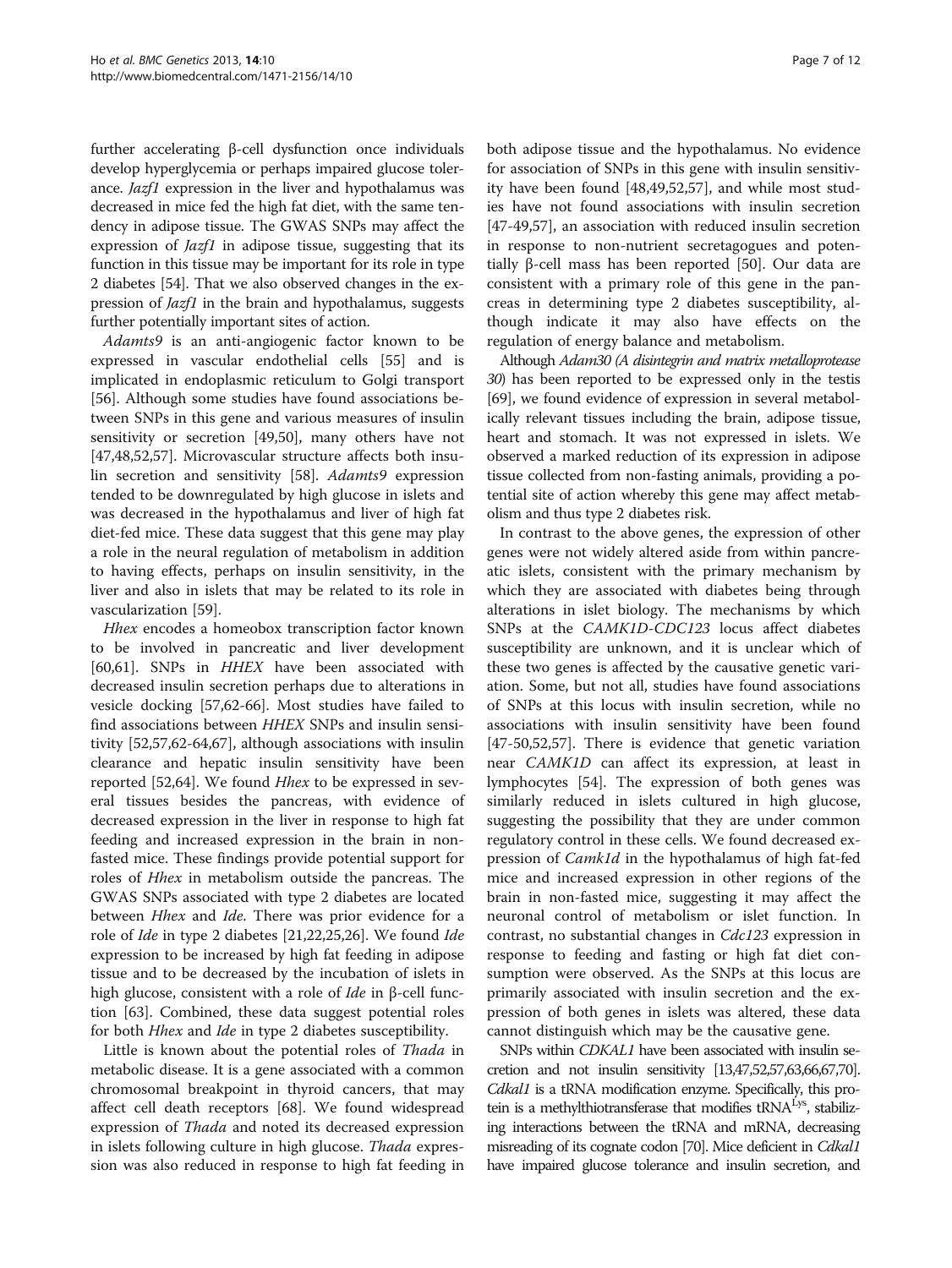evidence of β-cell ER stress [\[71,72\]](#page-11-0). We found that *Cdkal1* expression in pancreatic islets was decreased following incubation in high glucose, which could contribute to β-cell dysfunction in settings of hyperglycemia. Interestingly, we also found that Cdkal1 expression was reduced in the fed state in the hypothalamus, suggesting it may have metabolic functions in addition to those in insulin synthesis and secretion.

The GWAS have identified SNPs at the Cdkn2a-Cdkn2h locus. The Cdkn2a (cyclin dependent kinase inhibitor 2a) gene has two alternative splice isoforms that encode distinct proteins, Cdkn2a and Arf. The Arf isoform is generated by the use of an upstream alternative first exon. Both are involved in cell cycle control. We found expression of the Arf isoform to be very low in chow-fed mice and not detectable in most tissues from high fat diet-fed mice. We found higher levels of expression of this gene in islets, and potential downregulation of its expression by high glucose concentrations. In contrast, the Cdkn2a isoform was found in a limited number of tissues and not in islets. These data suggest that Arf might be the relevant isoform of Cdkn2a, affecting diabetes by affecting β-cell mass. Given the loss of expression of this gene in high fat diet-fed mice it is tempting to speculate that this may be a mechanism affecting high fat diet-induced metabolic dysfunction. The expression of Cdkn2b was decreased in adipose tissue of high fat-fed mice. As this gene encodes a cell cycle inhibitor, this reduced expression may reflect increased proliferation of adipocyte precursors or perhaps infiltrating inflammatory cells. Interestingly, Cdkn2b expression was also decreased in islets incubated in high glucose, consistent with a role in the regulation of β-cell mass and glucose-induced β-cell proliferation [\[73\]](#page-11-0). Thus, as with the Hhex-Ide locus, these studies cannot distinguish whether Cdkn2a or Cdkn2b is the causative gene, and actually suggest a role for both in the development of type 2 diabetes.

Ext2 is a glycosyltranferase involved in the synthesis of heparin sulphate, and mutations in this gene are associated with abnormal bone growths (exostoses) [\[74](#page-11-0)]. This gene may also be involved in neural development [[75\]](#page-11-0). The association between SNPs in this gene and type 2 diabetes has not been as well replicated [[10,12,13,](#page-9-0)[62\]](#page-10-0). We found increased expression of this gene in brain, suggesting a possible site of action as to where this gene could affect diabetes risk.

Lgr5 is a seven transmembrane receptor and a member of the rhodopsin family [[76](#page-11-0)]. It is a marker of mitotically active intestinal stem cells and potentiates Wnt/β-catenin signalling [[76,77\]](#page-11-0). This is the only gene for which we did not find a significant decrease in expression in islets cultured in high glucose, although this certainly does not preclude it from having a role in pancreatic and β-cell development. Its expression was increased in the brains of non-fasted mice, suggesting

another potential site of action through which it may mediate type 2 diabetes susceptibility.

Tspan8, also known as Co-029, is a cell surface protein implicated in pancreatic, colon and liver tumors and their metastasis, possibly through interaction with integrins [[78\]](#page-11-0). Although some studies have found associations between SNPs in this gene and insulin sensitivity or secretion [\[47,57\]](#page-10-0), others have not [\[48-50,52](#page-10-0)]. Loss of this gene is associated with decreased body weight, although there were no detectable effects on glucose tolerance or insulin sensitivity [[79](#page-11-0)]. In contrast to that study which did not detect expression of this gene in mouse pancreas [[79\]](#page-11-0), we found expression of this gene in isolated pancreatic islets and suggested regulation of its expression by glucose. Tspan8 expression was significantly decreased in brains of fed compared to fasted chow-fed mice, suggesting it may also have a role in the neural control of metabolism.

In summary, we have identified nutritional regulation of many of the newly found type 2 diabetes-associated genes. As these studies were performed with a relatively small number of samples, it should be noted that smaller changes in expression may also exist that we had insufficient power to detect. These data provide support for the involvement of these newly identified type 2 diabetes susceptibility genes in β-cell function and also suggest potential roles for many of them in peripheral tissues, notably in the brain and hypothalamus, highlighting the potential importance of neuronal regulation of metabolism and islet function to type 2 diabetes [[38-41\]](#page-10-0). Our study also highlights the tissue-specific regulation of these genes (changes in one or more tissues where the gene is expressed but not in all tissues), suggesting that the SNPs identified in the GWAS studies may need to be examined in the appropriate tissues and under several metabolic contexts [\[37](#page-10-0)]. Indeed, recent studies aimed at identifying genetic variants that affect gene expression (eQTLs) have found varying effects of these SNPs on gene expression in different tissues, particularly for SNPs located within not between genes, and notably that the SNPs were more associated with expression of diabetesassociated genes in metabolically relevant tissues such as liver, adipose and muscle than in lymphocytes, which are sometimes used as a surrogate because they are easily accessible [[80-82](#page-11-0)]. The abundant regulation of these genes by nutritional status found in our study also suggests there are likely gene-diet interactions involving these SNPs [[83\]](#page-11-0) that may be a complicating factor in future human studies to assess the functional implications of the associated SNPs.

#### Conclusions

As SNPs may affect the regulation of genes up to 1 Mb away [[84\]](#page-11-0), future studies should examine the regulation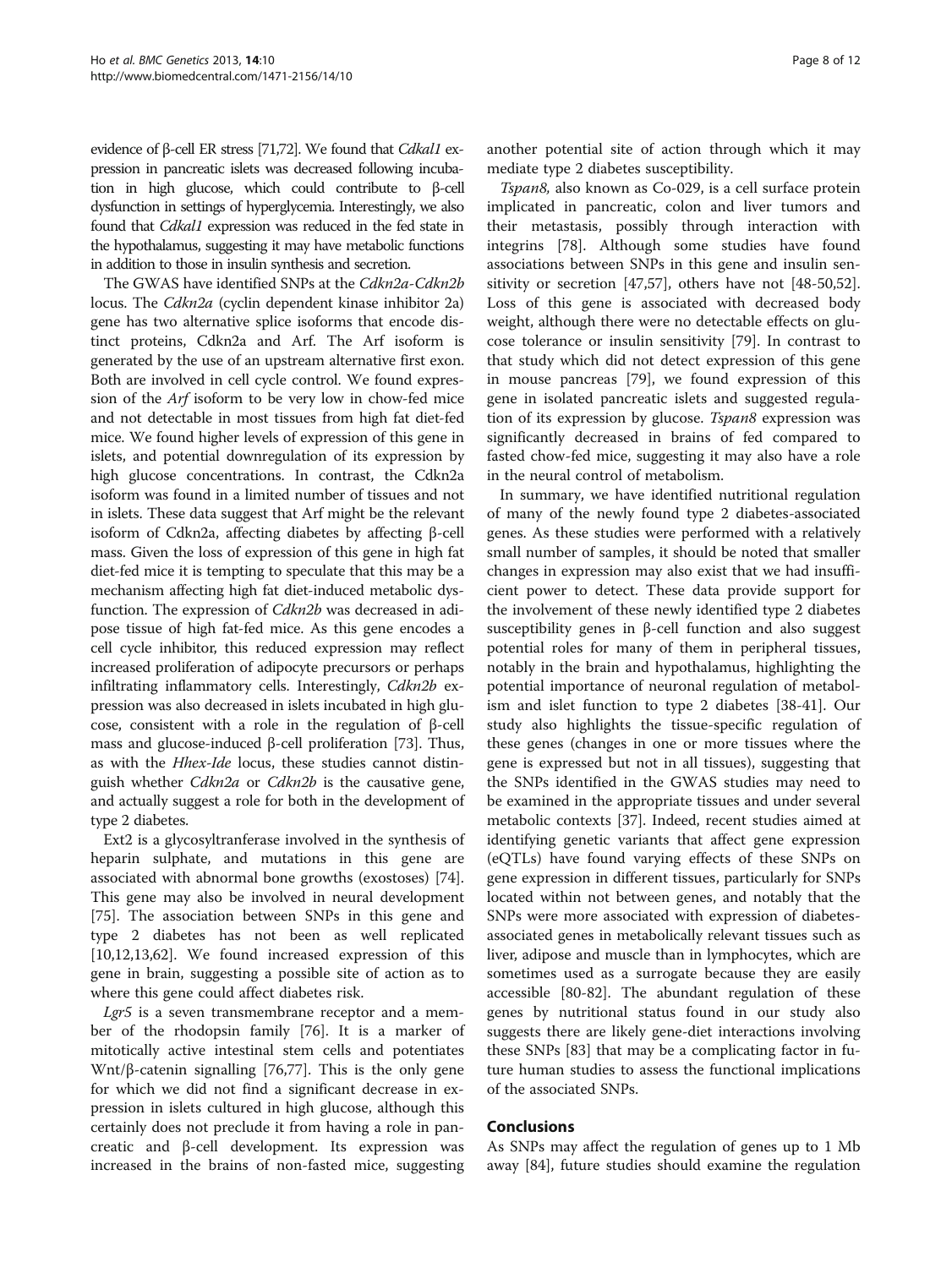of other genes in the region of the associated SNPs to identify other possible candidates. Future studies should also examine the regulation of the remaining newly discovered type 2 diabetes-associated genes and their neighbours. Studies to discover how the type 2 diabetesassociated GWAS SNPs affect the regulation of nearby genes to promote diabetes will be important to realize the value of the GWAS studies, however our findings suggest that such studies will need to be carried out in the appropriate tissues and under controlled environmental conditions.

#### Methods

#### Animals

Female C57BL/6 J mice were housed in an environmentally controlled facility with 14 hour light cycles (7 am - 9 pm) with unlimited water and were fed either a standard rodent chow (LabDiet 5010, Jamieson's Pet Food Distributors, Delta, BC, Canada) or a diet containing 60% calories from fat (primarily lard) and 20% calories from sugar (sucrose and maltodextrin; D12492, Research Diets, New Brunswick, NJ) from weaning. Mice were sacrificed at 8 weeks of age by  $CO<sub>2</sub>$  asphyxiation. Mice were sacrificed either after a physiological 4 hour fast (9 am - 1 pm) or at 9 am without fasting, as indicated. Tissues were rapidly collected and flash frozen in liquid nitrogen. All procedures were approved by the UBC Committee on Animal Care and were performed according to Canadian Council on Animal Care guidelines.

#### Pancreatic islet isolation

Islets were isolated from chow-fed female C57BL/6 J mice by collagenase digestion, using previously described modifications [[32](#page-10-0)] of the filtration method reported by Salvalaggio et al. [\[85\]](#page-11-0). We handpicked islets into dishes of RPMI media (Invitrogen, Burlington, ON, Canada) containing either 5 mM glucose or 25 mM glucose. Although the mice were not fasted prior to islet isolation, the islets were incubated in these conditions overnight at 37 $\degree$ C and 5% CO<sub>2</sub> prior to RNA isolation. Experiments were performed in triplicate; each replicate comprised of 50 islets from each of 2 mice, for a total of 100 islets per replicate.

#### Measurement of gene expression

RNA extraction and cDNA synthesis were performed as described [[37\]](#page-10-0). Primers were designed for all the genes from the first waves of type 2 diabetes GWAS for which there was no other evidence of their potential role in type 2 diabetes. Primers were designed to span an intron and to be located in exons common to all isoforms for any genes with alternatively spliced forms, except for *Cdkn2a* which has two well characterized isoforms,  $Arf$ and Cdkn2a, for which specific primers were generated.

The primer sequences used for each gene are provided in Additional file [1](#page-9-0): Table S1. Because these studies were performed over a span of several months, and in conjunction with other studies [\[37](#page-10-0)], the sample numbers varied between genes (e.g. due to the addition of new samples or when samples were completely used).

Gene expression was assessed by real-time quantitative reverse transcription PCR (qPCR) using SYBR Green Ibased detection (PerfeCTa SYBR Green FastMix, Quanta Biosciences, Gaithersburg, MD), as previously described [[37\]](#page-10-0). We confirmed that only a single product was amplified from all samples through melt-curve analysis in addition to the direct visualization of PCR amplification products on an agarose gel prior to real-time analysis. Gapdh was selected as the reference gene as its expression was more consistent than β-actin (Actb), Cyclophilin (Ppib), Arbp, and 18S RNA across the different experimental conditions and tissues.

Delta Ct ( $\Delta$ Ct) values were calculated by subtracting the cycle threshold (Ct) value for each gene from the Ct value of the control gene amplified contemporaneously. Delta delta Ct  $(\Delta \Delta Ct)$  values for each sample were calculated by subtracting the ΔCt of each sample from the average ΔCt of the fasted mice consuming chow (control) group or the islets incubated in 5 mM glucose. For each gene, negative controls included both a no reverse transcriptase (no RT) and no template control (water).

For the tissue distribution, genes were considered expressed if the Ct value was at least 2 cycles lower (i.e. higher expression) than the lowest value in the negative controls, which was typically undetected. To examine the relative expression levels of each gene across the tissues in which it is expressed, we calculated the average Ct value for all the tissues that each gene is expressed in. Tissues with at least a 5-fold higher (2.3 cycles lower) expression than the average across tissues are shown as relatively "high" expression of that gene, while tissues where expression was more than 5-fold lower (Ct values > 2.3 cycles higher) than the average are indicated as having relatively "low" expression of that gene. For each gene, these calculations permit the comparisons of the same gene between tissues, however due to likely variation in primer efficiency, comparisons cannot be made between genes.

#### Statistical analysis

The study was comprised of three groups: two experimental groups (non-fasted chow-fed and fasted high fat diet-fed) each compared to a single control group (fasted chow-fed). Changes in gene expression within liver, adipose tissue, brain and hypothalamus, were compared using non-parametric Mann–Whitney U-tests for each of the experimental groups compared to the controls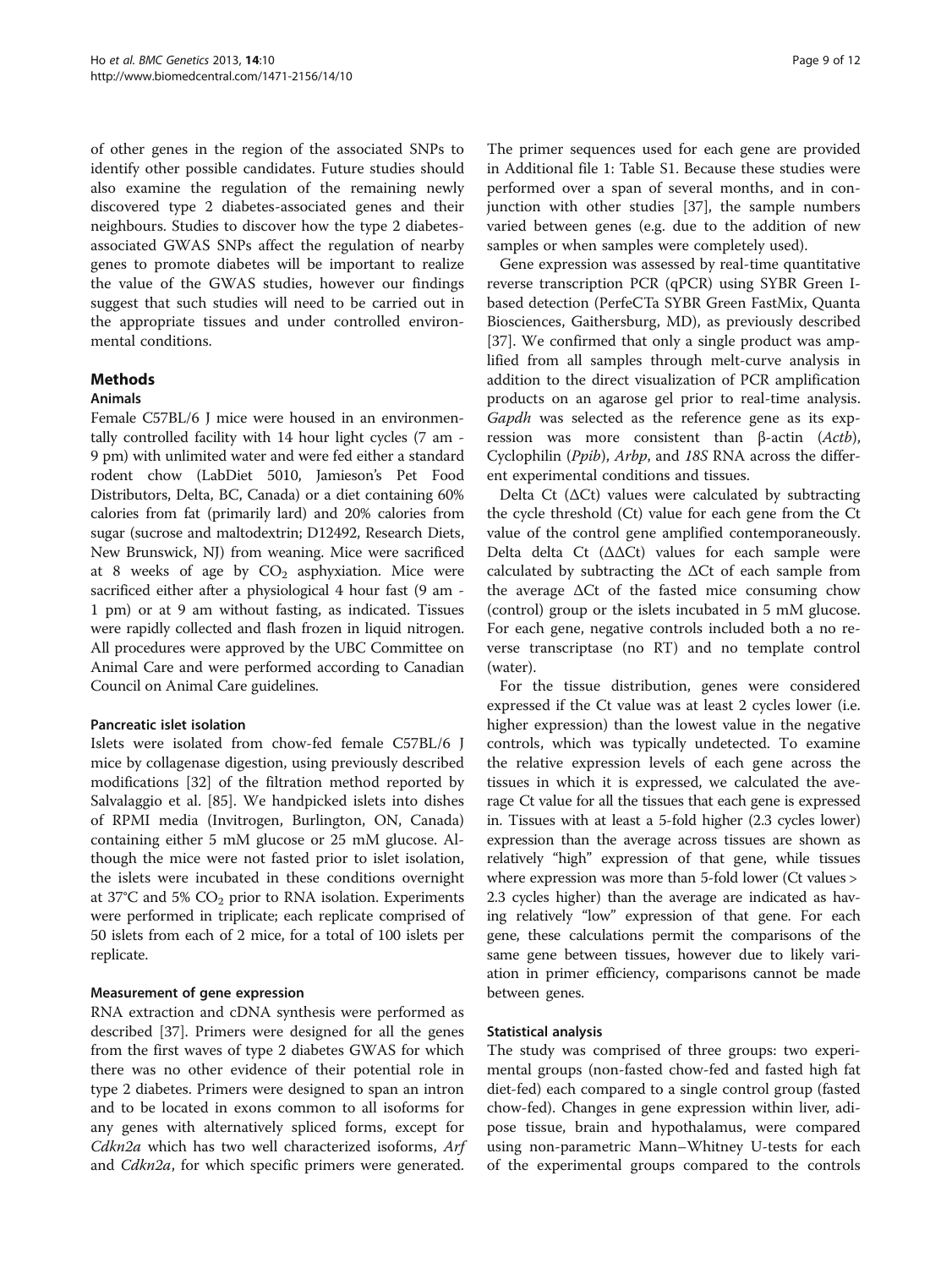<span id="page-9-0"></span>because of the small sample sizes [\[37\]](#page-10-0). This approach was chosen over the Kruskal-Wallis test because the comparison between the fasted high fat diet-fed and non-fasted chow-fed mice was not meaningful, as both fasting and diet conditions differed between these two groups. Unadjusted P-values are presented [\[86\]](#page-11-0). Comparisons between islets incubated in low and high glucose were performed by Student's t-test. Statistics were performed on the ΔΔCt values, prior to conversion to fold-change [\[37](#page-10-0)[,87](#page-11-0)] using Prism (GraphPad Software). Data are shown as fold change, calculated as  $2^{\Delta\Delta\text{C}t}$ , with the upper and lower limits calculated as  $2^{\Delta\Delta Ct \pm \text{ its standard error}}$ , respectively [\[87](#page-11-0)].

# Additional file

[Additional file 1: Table S1.](http://www.biomedcentral.com/content/supplementary/1471-2156-14-10-S1.docx) Primer sequences.

#### Abbreviations

Ct: Cycle threshold; GWAS: Genome-wide association; HFD: High fat diet; qPCR: Quantitative reverse transcription real time PCR; SNP: Single nucleotide polymorphism.

#### Competing interests

The authors declare they have no competing interests.

#### Authors' contributions

MH, PY, KC and SK performed the experiments. SC conceived of and designed the study. MH and SC analyzed and interpreted the data. Some of the experiments were performed in the laboratory of JJ. All authors contributed to the writing of the manuscript and approved its final version.

#### Acknowledgements

The authors would like to thank Mr. Akiff Manji and Ms. Shadi Mahmoodi for their assistance with tissue collection. These studies were performed with funding from the American Heart Association (0635234 N), Canadian Diabetes Association (OG-2-08-2600-SC), Heart and Stroke Foundation of BC and the Yukon and the Michael Smith Foundation for Health Research (CI-SCH-01423(07–01)). SMC is the Canada Research Chair in the Genetics of Obesity and Diabetes and is a Career Investigator of the Michael Smith Foundation for Health Research.

#### Author details

<sup>1</sup>Department of Cellular and Physiological Sciences, Life Sciences Institute, University of British Columbia, Vancouver, Canada. <sup>2</sup>Department of Surgery, University of British Columbia, Vancouver, Canada.

#### Received: 28 August 2012 Accepted: 21 February 2013 Published: 25 February 2013

#### References

- 1. Danaei G, Finucane MM, Lu Y, Singh GM, Cowan MJ, Paciorek CJ, Lin JK, Farzadfar F, Khang YH, Stevens GA, et al: National, regional, and global trends in fasting plasma glucose and diabetes prevalence since, systematic analysis of health examination surveys and epidemiological studies with 370 country-years and 2.7 million participants. Lancet 1980, 378(9785):31–40.
- 2. Forsen T, Eriksson J, Tuomilehto J, Reunanen A, Osmond C, Barker D: The fetal and childhood growth of persons who develop type 2 diabetes. Ann Intern Med 2000, 133:176–182.
- Florez JC: Clinical review: the genetics of type 2 diabetes: a realistic appraisal in 2008. J Clin Endocrinol Metab 2008, 93(12):4633–4642.
- McCarthy MI: Genomics, type 2 diabetes, and obesity. N Engl J Med 2010, 363(24):2339–2350.
- 5. O'Rahilly S: Human genetics illuminates the paths to metabolic disease. Nature 2009, 462(7271):307–314.
- 6. Florez JC: Newly identified loci highlight beta cell dysfunction as a key cause of type 2 diabetes: where are the insulin resistance genes? Diabetologia 2008, 51(7):1100–1110.
- O'Rahilly S, Barroso I, Wareham NJ: Genetic factors in type 2 diabetes: the end of the beginning? Science 2005, 307(5708):370–373.
- 8. Dina C, Meyre D, Gallina S, Durand E, Korner A, Jacobson P, Carlsson LM, Kiess W, Vatin V, Lecoeur C, et al: Variation in FTO contributes to childhood obesity and severe adult obesity. Nat Genet 2007, 39(6):724–726.
- 9. Sladek R, Rocheleau G, Rung J, Dina C, Shen L, Serre D, Boutin P, Vincent D, Belisle A, Hadjadj S, et al: A genome-wide association study identifies novel risk loci for type 2 diabetes. Nature 2007, 445(7130):881–885.
- 10. Saxena R, Voight BF, Lyssenko V, Burtt NP, de Bakker PI, Chen H, Roix JJ, Kathiresan S, Hirschhorn JN, Daly MJ, et al: Genome-wide association analysis identifies loci for type 2 diabetes and triglyceride levels. Science 2007, 316(5829):1336–1341.
- 11. Zeggini E, Weedon MN, Lindgren CM, Frayling TM, Elliott KS, Lango H, Timpson NJ, Perry JR, Rayner NW, Freathy RM, et al: Replication of genomewide association signals in U.K. Samples reveals risk loci for type 2 diabetes. Science 2007, 316(5829):1331–1336.
- 12. Scott LJ, Mohlke KL, Bonnycastle LL, Willer CJ, Li Y, Duren WL, Erdos MR, Stringham HM, Chines PS, Jackson AU, et al: A genome-wide association study of type 2 diabetes in Finns detects multiple susceptibility variants. Science 2007, 316(5829):1341–1345.
- 13. Steinthorsdottir V, Thorleifsson G, Reynisdottir I, Benediktsson R, Jonsdottir T, Walters GB, Styrkarsdottir U, Gretarsdottir S, Emilsson V, Ghosh S, et al: A variant in CDKAL1 influences insulin response and risk of type 2 diabetes. Nat Genet 2007, 39(6):770–775.
- 14. Zeggini E, Scott LJ, Saxena R, Voight BF, Marchini JL, Hu T, de Bakker PI, Abecasis GR, Almgren P, Andersen G, et al: Meta-analysis of genome-wide association data and large-scale replication identifies additional susceptibility loci for type 2 diabetes. Nat Genet 2008, 40(5):638-645.
- 15. Bouatia-Naji N, Bonnefond A, Cavalcanti-Proenca C, Sparso T, Holmkvist J, Marchand M, Delplanque J, Lobbens S, Rocheleau G, Durand E, et al: A variant near MTNR1B is associated with increased fasting plasma glucose levels and type 2 diabetes risk. Nat Genet 2009, 41:89–94.
- 16. Altshuler D, Hirschhorn JN, Klannemark M, Lindgren CM, Vohl MC, Nemesh J, Lane CR, Schaffner SF, Bolk S, Brewer C, et al: The common PPARgamma Pro12Ala polymorphism is associated with decreased risk of type 2 diabetes. Nat Genet 2000, 26(1):76–80.
- 17. Gloyn AL, Weedon MN, Owen KR, Turner MJ, Knight BA, Hitman G, Walker M, Levy JC, Sampson M, Halford S, et al: Large-scale association studies of variants in genes encoding the pancreatic beta-cell KATP channel subunits Kir6.2 (KCNJ11) and SUR1 (ABCC8) confirm that the KCNJ11 E23K variant is associated with type 2 diabetes. Diabetes 2003, 52(2):568–572.
- Morris AP, Voight BF, Teslovich TM, Ferreira T, Segre AV, Steinthorsdottir V, Strawbridge RJ, Khan H, Grallert H, Mahajan A, et al: Large-scale association analysis provides insights into the genetic architecture and pathophysiology of type 2 diabetes. Nat Genet 2012, 44(9):981-990.
- 19. Grant SF, Thorleifsson G, Reynisdottir I, Benediktsson R, Manolescu A, Sainz J, Helgason A, Stefansson H, Emilsson V, Helgadottir A, et al: Variant of transcription factor 7-like 2 (TCF7L2) gene confers risk of type 2 diabetes. Nat Genet 2006, 38(3):320–323.
- 20. Smith U: TCF7L2 and type 2 diabetes-we WNT to know. Diabetologia 2007, 50(1):5–7.
- 21. Fakhrai-Rad H, Nikoshkov A, Kamel A, Fernstrom M, Zierath JR, Norgren S, Luthman H, Galli J: Insulin-degrading enzyme identified as a candidate diabetes susceptibility gene in GK rats. Hum Mol Genet 2000, 9(14):2149–2158.
- 22. Farris W, Mansourian S, Chang Y, Lindsley L, Eckman EA, Frosch MP, Eckman CB, Tanzi RE, Selkoe DJ, Guenette S: Insulin-degrading enzyme regulates the levels of insulin, amyloid beta-protein, and the beta-amyloid precursor protein intracellular domain in vivo. Proc Natl Acad Sci USA 2003, 100(7):4162–4167.
- 23. Florez JC, Wiltshire S, Agapakis CM, Burtt NP, de Bakker PI, Almgren P, Bengtsson Bostrom K, Tuomi T, Gaudet D, Daly MJ, et al: High-density haplotype structure and association testing of the insulin-degrading enzyme (IDE) gene with type 2 diabetes in 4,206 people. Diabetes 2006, 55(1):128–135.
- 24. Groves CJ, Wiltshire S, Smedley D, Owen KR, Frayling TM, Walker M, Hitman GA, Levy JC, O'Rahilly S, Menzel S, et al: Association and haplotype analysis of the insulin-degrading enzyme (IDE) gene, a strong positional and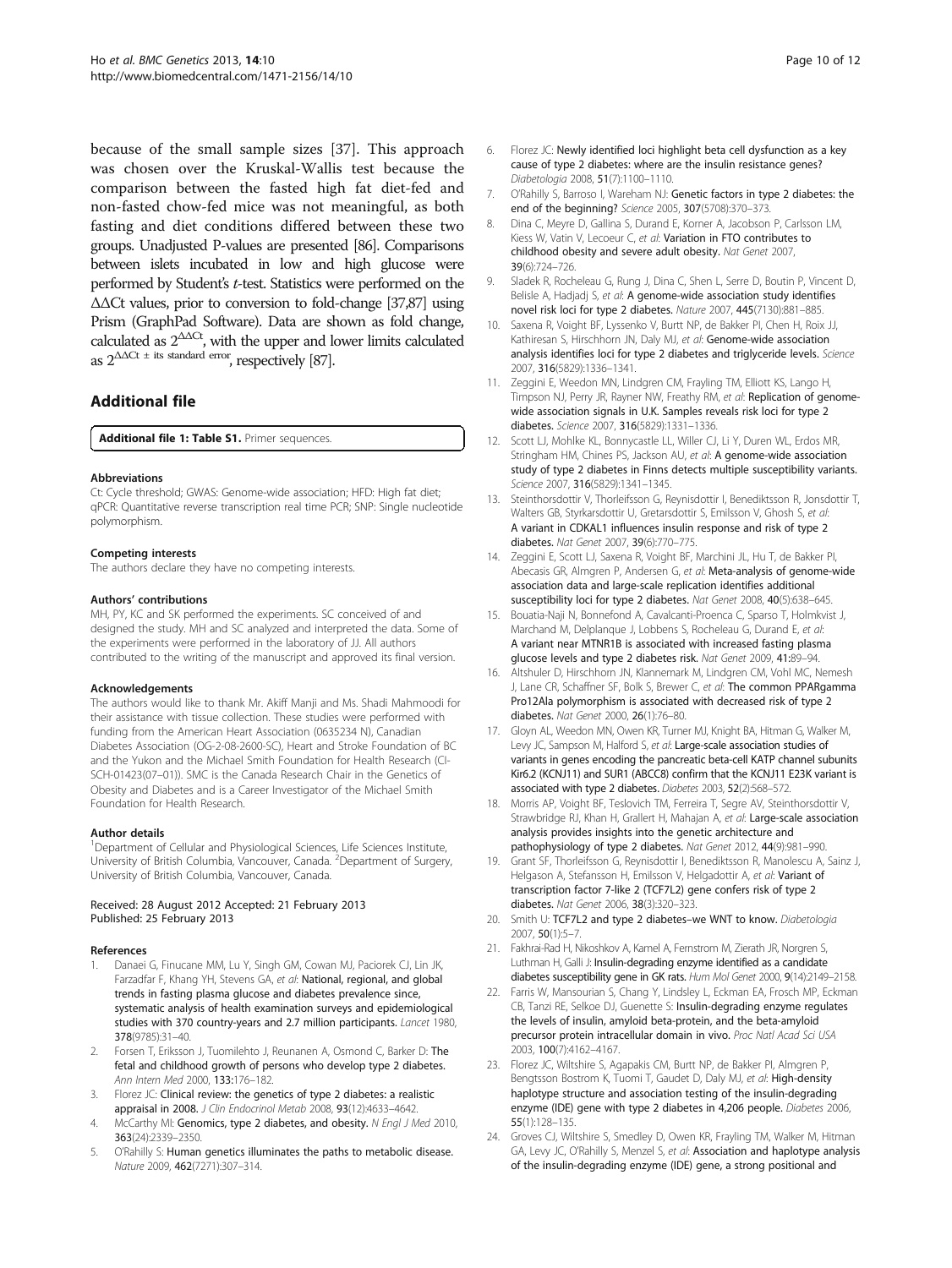<span id="page-10-0"></span>biological candidate for type 2 diabetes susceptibility. Diabetes 2003, 52(5):1300–1305.

- 25. Gu HF, Efendic S, Nordman S, Ostenson CG, Brismar K, Brookes AJ, Prince JA: Quantitative trait loci near the insulin-degrading enzyme (IDE) gene contribute to variation in plasma insulin levels. Diabetes 2004, 53(8):2137–2142.
- 26. Karamohamed S, Demissie S, Volcjak J, Liu C, Heard-Costa N, Liu J, Shoemaker CM, Panhuysen CI, Meigs JB, Wilson P, et al: Polymorphisms in the insulin-degrading enzyme gene are associated with type 2 diabetes in men from the NHLBI Framingham Heart Study. Diabetes 2003, 52(6):1562–1567.
- 27. Nicolson TJ, Bellomo EA, Wijesekara N, Loder MK, Baldwin JM, Gyulkhandanyan AV, Koshkin V, Tarasov AI, Carzaniga R, Kronenberger K, et al: Insulin storage and glucose homeostasis in mice null for the granule zinc transporter ZnT8 and studies of the type 2 diabetesassociated variants. Diabetes 2009, 58(9):2070–2083.
- 28. Pound LD, Sarkar SA, Benninger RK, Wang Y, Suwanichkul A, Shadoan MK, Printz RL, Oeser JK, Lee CE, Piston DW, et al: Deletion of the mouse Slc30a8 gene encoding zinc transporter-8 results in impaired insulin secretion. Biochem J 2009, 421(3):371-376.
- 29. Wijesekara N, Dai FF, Hardy AB, Giglou PR, Bhattacharjee A, Koshkin V, Chimienti F, Gaisano HY, Rutter GA, Wheeler MB: Beta cell-specific Znt8 deletion in mice causes marked defects in insulin processing, crystallisation and secretion. Diabetologia 2010, 53(8):1656–1668.
- 30. Christiansen J, Kolte AM, Hansen TO, Nielsen FC: IGF2 mRNA-binding protein 2: biological function and putative role in type 2 diabetes. J Mol Endocrinol 2009, 43(5):187–195.
- 31. Kim W, Shin YK, Kim BJ, Egan JM: Notch signaling in pancreatic endocrine cell and diabetes. Biochem Biophys Res Commun 2010, 392(3):247–251.
- 32. Dror V, Nguyen V, Walia P, Kalynyak TB, Hill JA, Johnson JD: Notch signalling suppresses apoptosis in adult human and mouse pancreatic islet cells. Diabetologia 2007, 50(12):2504–2515.
- 33. Yamagata K, Senokuchi T, Lu M, Takemoto M, Fazlul Karim M, Go C, Sato Y, Hatta M, Yoshizawa T, Araki E, et al: Voltage-gated K + channel KCNQ1 regulates insulin secretion in MIN6 beta-cell line. Biochem Biophys Res Commun 2011, 407(3):620–625.
- 34. Poitout V, Robertson RP: Glucolipotoxicity: fuel excess and beta-cell dysfunction. Endocr Rev 2008, 29(3):351–366.
- 35. Shalev A, Pise-Masison CA, Radonovich M, Hoffmann SC, Hirshberg B, Brady JN, Harlan DM: Oligonucleotide microarray analysis of intact human pancreatic islets: identification of glucose-responsive genes and a highly regulated TGFbeta signaling pathway. Endocrinology 2002, 143(9):3695–3698.
- 36. Su AI, Cooke MP, Ching KA, Hakak Y, Walker JR, Wiltshire T, Orth AP, Vega RG, Sapinoso LM, Moqrich A, et al: Large-scale analysis of the human and mouse transcriptomes. Proc Natl Acad Sci USA 2002, 99(7):4465–4470.
- 37. Yoganathan P, Karunakaran S, Ho MM, Clee SM: Nutritional regulation of genome-wide association obesity genes in a tissue-dependent manner. Nutr Metab (Lond) 2012, 9(1):65.
- 38. Lam TK: Neuronal regulation of homeostasis by nutrient sensing. Nat Med 2010, 16(4):392–395.
- 39. Paranjape SA, Chan O, Zhu W, Horblitt AM, Grillo CA, Wilson S, Reagan L, Sherwin RS: Chronic reduction of insulin receptors in the ventromedial hypothalamus produces glucose intolerance and islet dysfunction in the absence of weight gain. Am J Physiol Endocrinol Metab 2011, 301(5):E978–E983.
- 40. Xu Y, Berglund ED, Sohn JW, Holland WL, Chuang JC, Fukuda M, Rossi J, Williams KW, Jones JE, Zigman JM, et al: 5-HT2CRs expressed by proopiomelanocortin neurons regulate insulin sensitivity in liver. Nat Neurosci 2010, 13(12):1457–1459.
- 41. Mountjoy PD, Rutter GA: Glucose sensing by hypothalamic neurones and pancreatic islet cells: AMPle evidence for common mechanisms? Exp Physiol 2007, 92(2):311–319.
- 42. Nakajima T, Fujino S, Nakanishi G, Kim YS, Jetten AM: TIP27: a novel repressor of the nuclear orphan receptor TAK1/TR4. Nucleic Acids Res 2004, 32(14):4194–4204.
- 43. Kim E, Ma WL, Lin DL, Inui S, Chen YL, Chang C: TR4 orphan nuclear receptor functions as an apoptosis modulator via regulation of Bcl-2 gene expression. Biochem Biophys Res Commun 2007, 361(2):323-328.
- 44. Lee YF, Liu S, Liu NC, Wang RS, Chen LM, Lin WJ, Ting HJ, Ho HC, Li G, Puzas EJ, et al: Premature aging with impaired oxidative stress defense in mice lacking TR4. Am J Physiol Endocrinol Metab 2011, 301(1):E91–E98.
- 45. Liu S, Lee YF, Chou S, Uno H, Li G, Brookes P, Massett MP, Wu Q, Chen LM, Chang C: Mice lacking TR4 nuclear receptor develop mitochondrial myopathy with deficiency in complex I. Mol Endocrinol 2011, 25(8):1301–1310.
- 46. Kang HS, Okamoto K, Kim YS, Takeda Y, Bortner CD, Dang H, Wada T, Xie W, Yang XP, Liao G, et al: Nuclear orphan receptor TAK1/TR4-deficient mice are protected against obesity-linked inflammation, hepatic steatosis, and insulin resistance. Diabetes 2011, 60(1):177–188.
- 47. Grarup N, Andersen G, Krarup NT, Albrechtsen A, Schmitz O, Jorgensen T, Borch-Johnsen K, Hansen T, Pedersen O: Association testing of novel type 2 diabetes risk-alleles in the JAZF1, CDC123/CAMK1D, TSPAN8, THADA, ADAMTS9, and NOTCH2 loci with insulin release, insulin sensitivity and obesity in a population-based sample of 4,516 glucose-tolerant middleaged Danes. Diabetes 2008, 57:2534–2540.
- 48. Staiger H, Machicao F, Kantartzis K, Schafer SA, Kirchhoff K, Guthoff M, Silbernagel G, Stefan N, Fritsche A, Haring HU: Novel meta-analysis-derived type 2 diabetes risk loci do not determine prediabetic phenotypes. PLoS One 2008, 3(8):e3019.
- 49. Boesgaard TW, Gjesing AP, Grarup N, Rutanen J, Jansson PA, Hribal ML, Sesti G, Fritsche A, Stefan N, Staiger H, et al: Variant near ADAMTS9 known to associate with type 2 diabetes is related to insulin resistance in offspring of type 2 diabetes patients–EUGENE2 study. PLoS One 2009, 4(9):e7236.
- 50. Simonis-Bik AM, Nijpels G, van Haeften TW, Houwing-Duistermaat JJ, Boomsma DI, Reiling E, van Hove EC, Diamant M, Kramer MH, Heine RJ, et al: Gene variants in the novel type 2 diabetes loci CDC123/CAMK1D, THADA, ADAMTS9, BCL11A, and MTNR1B affect different aspects of pancreatic beta-cell function. Diabetes 2010, 59(1):293–301.
- 51. Marselli L, Thorne J, Dahiya S, Sgroi DC, Sharma A, Bonner-Weir S, Marchetti P, Weir GC: Gene expression profiles of Beta-cell enriched tissue obtained by laser capture microdissection from subjects with type 2 diabetes. PLoS One 2010, 5(7):e11499.
- 52. Vangipurapu J, Stancakova A, Pihlajamaki J, Kuulasmaa TM, Kuulasmaa T, Paananen J, Kuusisto J, Ferrannini E, Laakso M: Association of indices of liver and adipocyte insulin resistance with 19 confirmed susceptibility loci for type 2 diabetes in 6,733 non-diabetic Finnish men. Diabetologia 2011, 54(3):563–571.
- 53. Taneera J, Lang S, Sharma A, Fadista J, Zhou Y, Ahlqvist E, Jonsson A, Lyssenko V, Vikman P, Hansson O, et al: A systems genetics approach identifies genes and pathways for type 2 diabetes in human islets. Cell Metab 2012, 16(1):122–134.
- 54. Voight BF, Scott LJ, Steinthorsdottir V, Morris AP, Dina C, Welch RP, Zeggini E, Huth C, Aulchenko YS, Thorleifsson G, et al: Twelve type 2 diabetes susceptibility loci identified through large-scale association analysis. Nat Genet 2010, 42(7):579–589.
- 55. Koo BH, Coe DM, Dixon LJ, Somerville RP, Nelson CM, Wang LW, Young ME, Lindner DJ, Apte SS: **ADAMTS9** is a cell-autonomously acting, antiangiogenic metalloprotease expressed by microvascular endothelial cells. Am J Pathol 2010, 176(3):1494–1504.
- 56. Yoshina S, Sakaki K, Yonezumi-Hayashi A, Gengyo-Ando K, Inoue H, Iino Y, Mitani S: Identification of a novel ADAMTS9/GON-1 function for protein transport from the ER to the Golgi. Mol Biol Cell 2012, 23(9):1728–1741.
- 57. Stancakova A, Kuulasmaa T, Paananen J, Jackson AU, Bonnycastle LL, Collins FS, Boehnke M, Kuusisto J, Laakso M: Association of 18 confirmed susceptibility loci for type 2 diabetes with indices of insulin release, proinsulin conversion, and insulin sensitivity in 5,327 nondiabetic Finnish men. Diabetes 2009, 58(9):2129–2136.
- 58. Richards OC, Raines SM, Attie AD: The role of blood vessels, endothelial cells, and vascular pericytes in insulin secretion and peripheral insulin action. Endocr Rev 2010, 31(3):343–363.
- 59. Raines SM, Richards OC, Schneider LR, Schueler KL, Rabaglia ME, Oler AT, Stapleton DS, Genove G, Dawson JA, Betsholtz C, et al: Loss of PDGF-B activity increases hepatic vascular permeability and enhances insulin sensitivity. Am J Physiol Endocrinol Metab 2011, 301(3):E517-E526.
- 60. Marfil V, Moya M, Pierreux CE, Castell JV, Lemaigre FP, Real FX, Bort R: Interaction between Hhex and SOX13 modulates Wnt/TCF activity. J Biol Chem 2010, 285(8):5726–5737.
- 61. Hunter MP, Wilson CM, Jiang X, Cong R, Vasavada H, Kaestner KH, Bogue CW: The homeobox gene Hhex is essential for proper hepatoblast differentiation and bile duct morphogenesis. Dev Biol 2007, 308(2):355–367.
- 62. Staiger H, Machicao F, Stefan N, Tschritter O, Thamer C, Kantartzis K, Schafer SA, Kirchhoff K, Fritsche A, Haring HU: Polymorphisms within novel risk